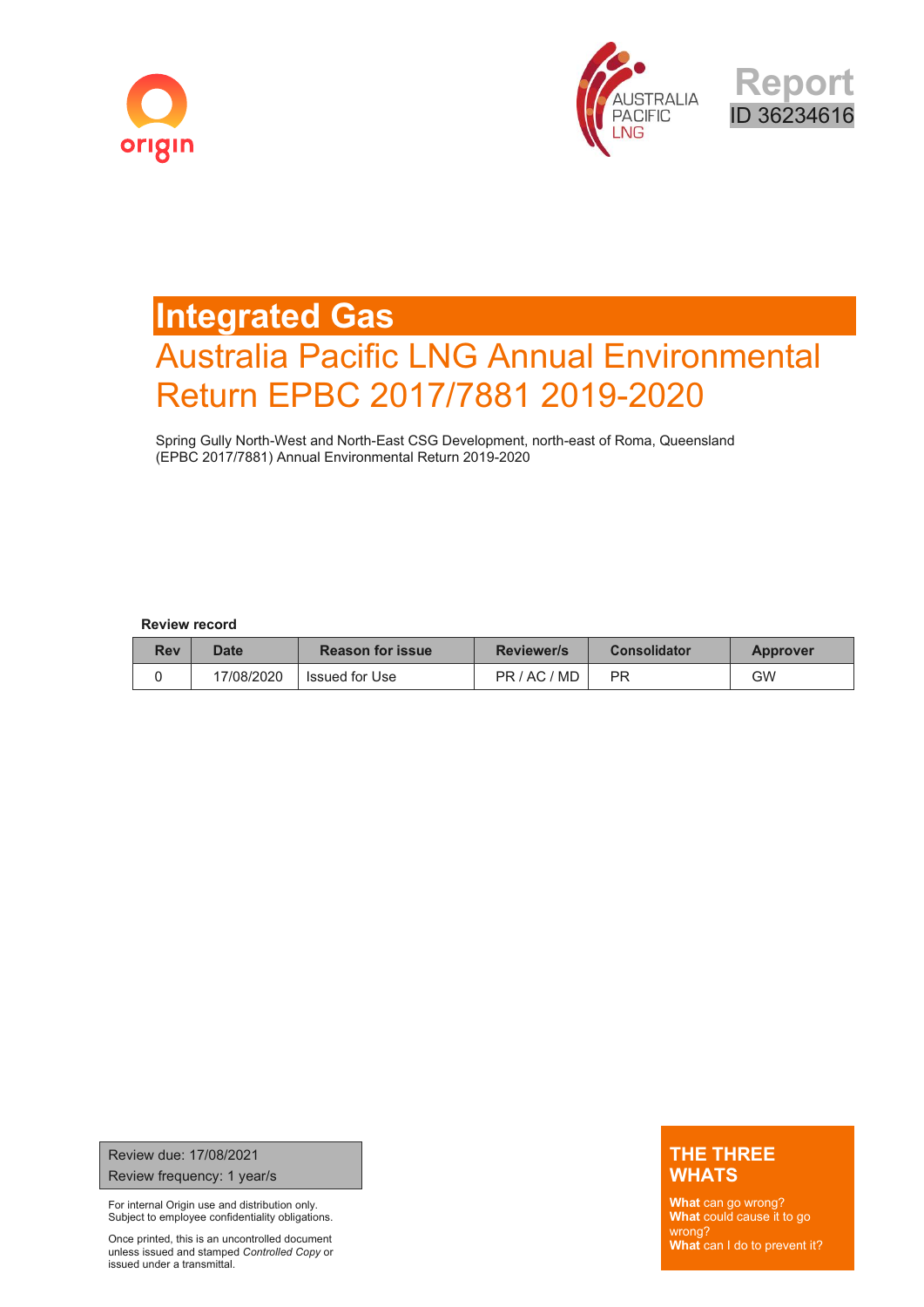# **Table of contents**

# **Table of figures**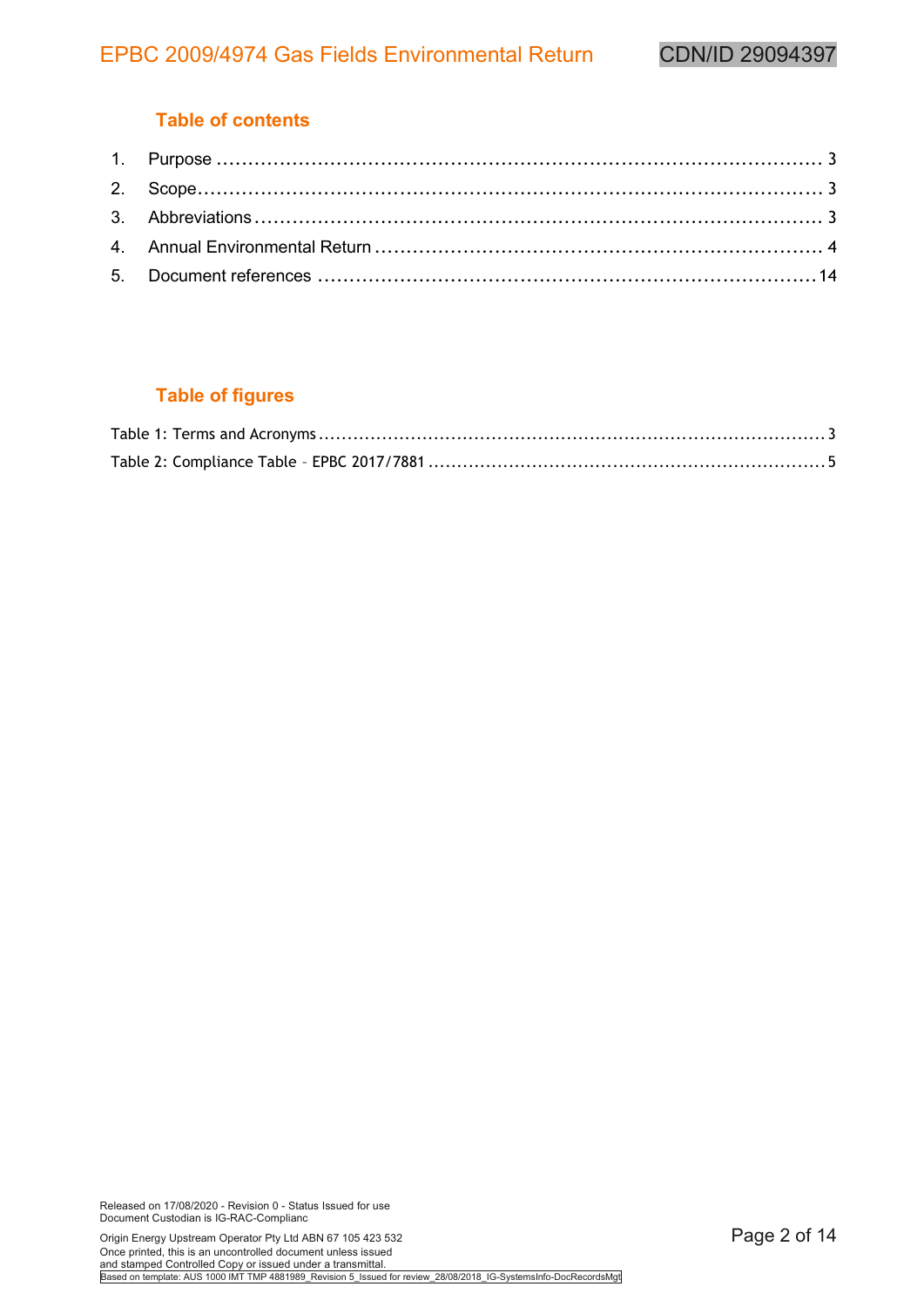## <span id="page-2-0"></span>**1. Purpose**

The purpose of this Report is to report on the status of compliance with each condition of EPBC 2017/7881.

Condition 27 of the Approval requires that the approval holder must prepare a compliance report (Annual Return) for each 12 month period following the date of the commencement of the action, or as otherwise agreed to in writing by the Minister.

The Approval holder must publish each compliance report on its website within 60 business days following the relevant 12 month period, notify the Department by email that a compliance report has been published on its website within 5 business days of the date of publication, keep all compliance reports publicly available on its website for the duration of this approval, exclude or redact sensitive ecological data from compliance reports published on its website; and where any sensitive ecological data has been excluded from the version published, submit the full compliance report to the Department within 5 business days of publication.

This Report has been prepared in accordance with condition 27.

#### **2. Scope**

The reporting period relevant to this report is 26 May 2019 to 25 May 2020 inclusive. This scope of this Annual Environmental Return related to the Australia Pacific LNG Spring Gully North-West and North-East CSG Development EPBC 2017/7881 approval.

#### **3. Abbreviations**

Definitions for terms and acronyms can be found in Table 1 below.

| <b>Term/Acronym</b> | <b>Definition/Expansion</b>                                          |
|---------------------|----------------------------------------------------------------------|
| <b>AER</b>          | <b>Annual Environmental Return</b>                                   |
| <b>CSG</b>          | <b>Coal Seam Gas</b>                                                 |
| <b>Department</b>   | Department of the Environment and Energy                             |
| EPBC Act 1999       | <b>Environment Protection and Biodiversity Conservation Act 1999</b> |
| <b>GGOMP</b>        | Greater Glider Offset Management Plan                                |
| Ha                  | hectare                                                              |
| <b>LNG</b>          | <b>Liquid Natural Gas</b>                                            |
| м                   | metre                                                                |
| <b>MNES</b>         | <b>Matters of National Environmental Significance</b>                |
| <b>MP</b>           | <b>Management Plan</b>                                               |
| <b>OAMP</b>         | <b>Offset and Rehabilitation Area Management Plan</b>                |
| PL                  | <b>Petroleum Lease</b>                                               |
| <b>PLA</b>          | <b>Petroleum Lease Application</b>                                   |
| <b>RAMP</b>         | <b>Revised Action Management Plan</b>                                |
| <b>WMMP</b>         | Water Monitoring and Management Plan                                 |

**Table 1: Terms and Acronyms**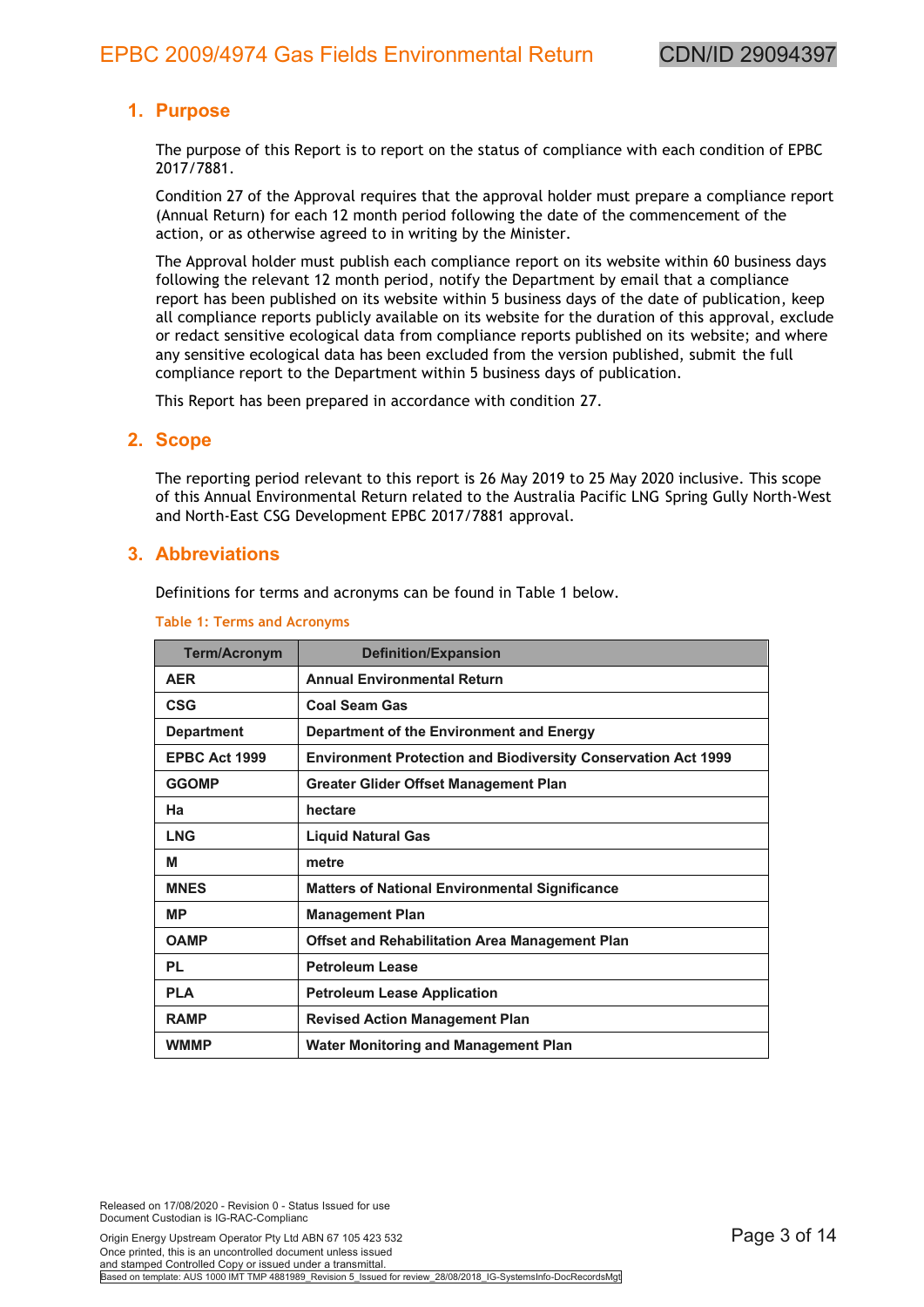#### <span id="page-3-0"></span>**4. Annual Environmental Return**

#### 4.1 Compliance

Compliance with the conditions of EPBC Approval 2017/7881 is set out in Table 2.

#### 4.2 Non-Compliances

No Non-compliances identified during the review period.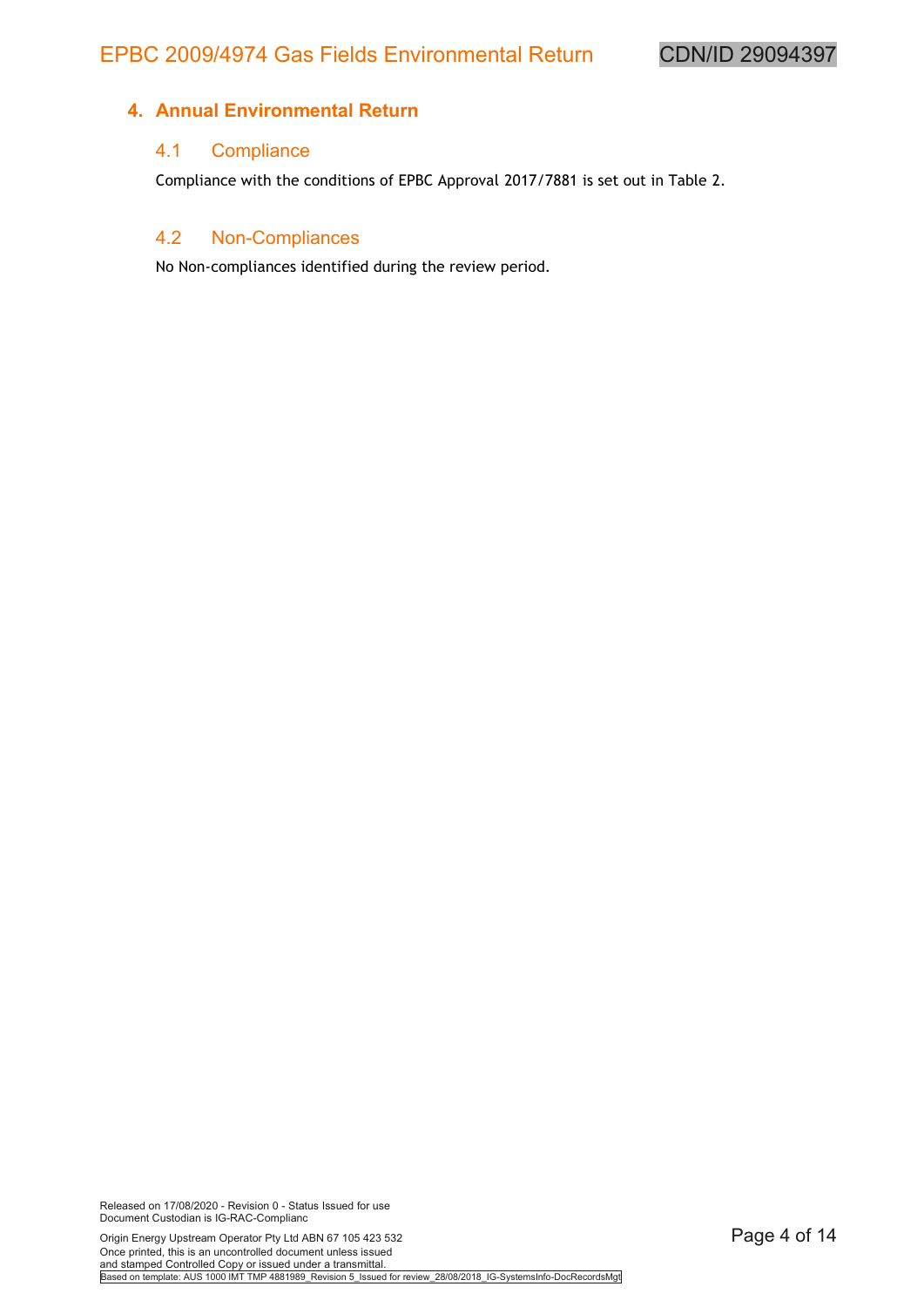#### <span id="page-4-0"></span>**Table 2: Compliance Table – EPBC 2017/7881**

| Condition      | Condition                                                       | 2020 Status | 2020 Compliance Statement                             |
|----------------|-----------------------------------------------------------------|-------------|-------------------------------------------------------|
| No.            |                                                                 |             |                                                       |
|                | The approval holder must not clear more than: a. 196.7          | Compliant   | a. 45.28 ha cleared                                   |
|                | hectares (ha) of Koala (Phascolarctos cinereus) (combined       |             |                                                       |
|                | populations of Qld, NSW and the ACT) habitat and Greater        |             |                                                       |
|                | Glider (Petauroides volans) habitat; and b. 41.1 ha of Squatter |             | b. 2.88 ha cleared                                    |
|                | Pigeon (Southern) (Geophaps scripta scripta) breeding habitat.  |             |                                                       |
| $\overline{2}$ | The approval holder must not clear any White-throated           | Compliant   | No disturbance to any White-throated Snapping         |
|                | Snapping Turtle (Elseya albagula) important habitat during      |             | Turtle important habitat has occurred during          |
|                | construction.                                                   |             | construction.                                         |
|                | Offset Area Management Plan                                     |             |                                                       |
| 3              | The approval holder must have an offset agreement in effect     | Closed      | Tooloombilla offset agreement was in place at         |
|                | from the date of the commencement of the action to protect      |             | commencement.                                         |
|                | habitat for listed threatened species in the offset area. The   |             |                                                       |
|                | offset agreement must be in effect for the duration of this     |             |                                                       |
|                | approval.                                                       |             |                                                       |
| $\overline{4}$ | The approval holder must implement the Offset Area              | Compliant   | The Tooloombilla offset agreement was in place and    |
|                | Management Plan (OAMP) from the date of the commencement        |             | restricted activities in the designated offset areas. |
|                | of the action.                                                  |             |                                                       |
| 5              | The approval holder must submit, for the written approval of    | Compliant   | OAMP for Freitag submitted. Not yet approved.         |
|                | the Minister, a revised OAMP within 6 months of the date of the |             |                                                       |
|                | commencement of the action. The revised OAMP must reflect       |             |                                                       |
|                | the timing requirements of conditions 7 to 11. The approved     |             |                                                       |
|                | OAMP must be implemented.                                       |             |                                                       |
| 6              | The approval holder must legally secure the offset area within  | Compliant   | Within 2 years of commencement of the action.         |
|                | 2 years of the date of the commencement of the action.          | (Not        |                                                       |
|                |                                                                 | Triggered)  |                                                       |
|                | Greater Glider (Petauroides volans) - Alternate Offset Area     |             |                                                       |
|                | Within 2 years of the date of the commencement of the action,   | Compliant   | Within 2 years of commencement of the action.         |
|                | the approval holder must demonstrate, to the Department's       | (Not        |                                                       |
|                | written satisfaction, whether or not the Greater Glider is      | Triggered)  |                                                       |
|                | present in the offset area.                                     |             |                                                       |

Released on 17/08/2020 - Revision 0 - Status Issued for Use Document Custodian is IG-RAC-Compliance

Origin Energy Upstream Operator Pty Ltd ABN 67 105 423 532 **Page 5 of 14** Once printed, this is an uncontrolled document unless issued and stamped Controlled Copy or issued under a transmittal.<br>Based on template: AUS 1000 IMT TMP 4881989\_Revision 5\_Issued for review\_28/08/2018\_IG-SystemsInfo-DocRecordsMgt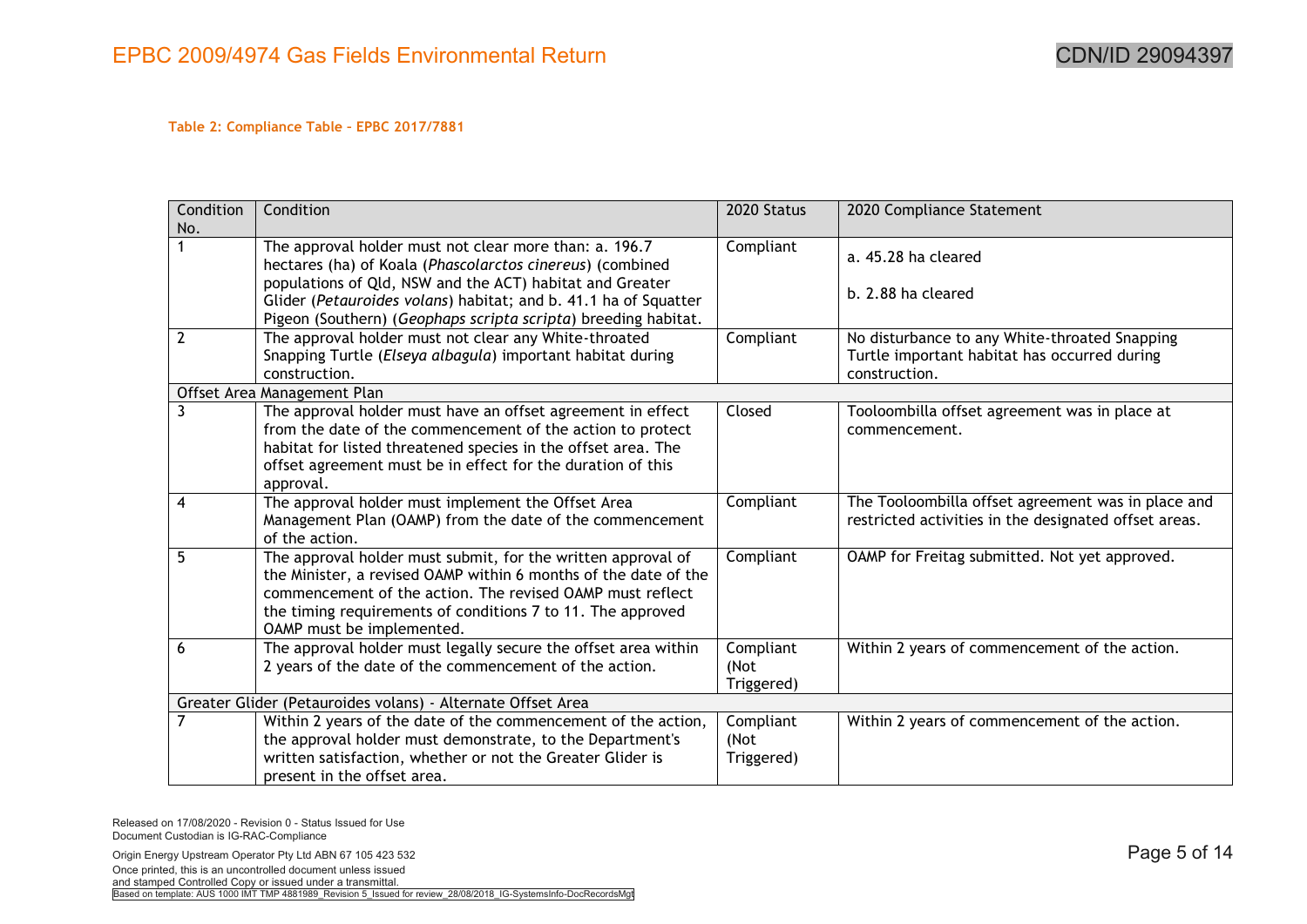| Condition | Condition                                                                                                                      | 2020 Status   | 2020 Compliance Statement                       |
|-----------|--------------------------------------------------------------------------------------------------------------------------------|---------------|-------------------------------------------------|
| No.       |                                                                                                                                |               |                                                 |
| 8a        | If the Department is not satisfied that the Greater Glider is<br>present in the offset area, the approval holder must submit a | Compliant     | OAMP for Freitag submitted. Not yet approved.   |
|           | Greater Glider Offset Strategy for the written approval of the                                                                 |               |                                                 |
|           | Minister. The Greater Glider Offset Strategy must:                                                                             |               |                                                 |
|           | a. provide details of how the proposed environmental offset/s                                                                  |               |                                                 |
|           | for the Greater Glider (Petauroides volans) habitat to be                                                                      |               |                                                 |
|           | impacted as identified in condition 1 meet the principles of the                                                               |               |                                                 |
|           | EPBC Act Environmental Offsets Policy, including evidence                                                                      |               |                                                 |
|           | demonstrating the presence of the Greater Glider; and                                                                          |               |                                                 |
| 8b        | be submitted within 3 months of the Department's written                                                                       | Not Triggered | No correspondence from the Department regarding |
|           | notice that the Department is not satisfied that the Greater                                                                   |               | dissatisfaction of the offset area.             |
|           | Glider is present in the offset area.                                                                                          |               |                                                 |
| 9         | The approval holder must submit, for the written approval of                                                                   | Compliant     | OAMP for Freitag submitted. Not yet approved.   |
|           | the Minister, a Greater Glider Offset Management Plan                                                                          |               |                                                 |
|           | (GGOMP) within 6 months of the date of the approval of the                                                                     |               |                                                 |
|           | Greater Glider Offset Strategy. The approved GGOMP must be                                                                     |               |                                                 |
|           | implemented.                                                                                                                   |               |                                                 |
| 10(a)     | The GGOMP must be prepared by a suitably qualified person in                                                                   | Compliant     | OAMP for Freitag submitted. Not yet approved.   |
|           | accordance with the Department's Environmental Management                                                                      |               |                                                 |
|           | Plan Guidelines and include:                                                                                                   |               |                                                 |
|           | a. details of an environmental offset to compensate for the                                                                    |               |                                                 |
|           | Greater Glider (Petauroides volans) habitat to be impacted as                                                                  |               |                                                 |
| 10(b)     | identified in condition 1;<br>a description of the condition of the habitat to be impacted for                                 | Compliant     | OAMP for Freitag submitted. Not yet approved.   |
|           | the Greater Glider (Petauroides volans) habitat as identified in                                                               |               |                                                 |
|           | condition 1;                                                                                                                   |               |                                                 |
| 10(c)     | c. details of how the environmental offset and GGOMP meet                                                                      | Compliant     | OAMP for Freitag submitted. Not yet approved.   |
|           | the principles of the EPBC Act Environmental Offsets Policy;                                                                   |               |                                                 |
|           | and                                                                                                                            |               |                                                 |
| 10(d)     | details of the mechanism to legally secure the environmental                                                                   | Compliant     | OAMP for Freitag submitted. Not yet approved.   |
|           | offset.                                                                                                                        |               |                                                 |
|           |                                                                                                                                |               |                                                 |
|           |                                                                                                                                |               |                                                 |
|           |                                                                                                                                |               |                                                 |
|           |                                                                                                                                |               |                                                 |

Origin Energy Upstream Operator Pty Ltd ABN 67 105 423 532 **Page 6 of 14** Once printed, this is an uncontrolled document unless issued and stamped Controlled Copy or issued under a transmittal.<br>Based on template: AUS 1000 IMT TMP 4881989\_Revision 5\_Issued for review\_28/08/2018\_IG-SystemsInfo-DocRecordsMgt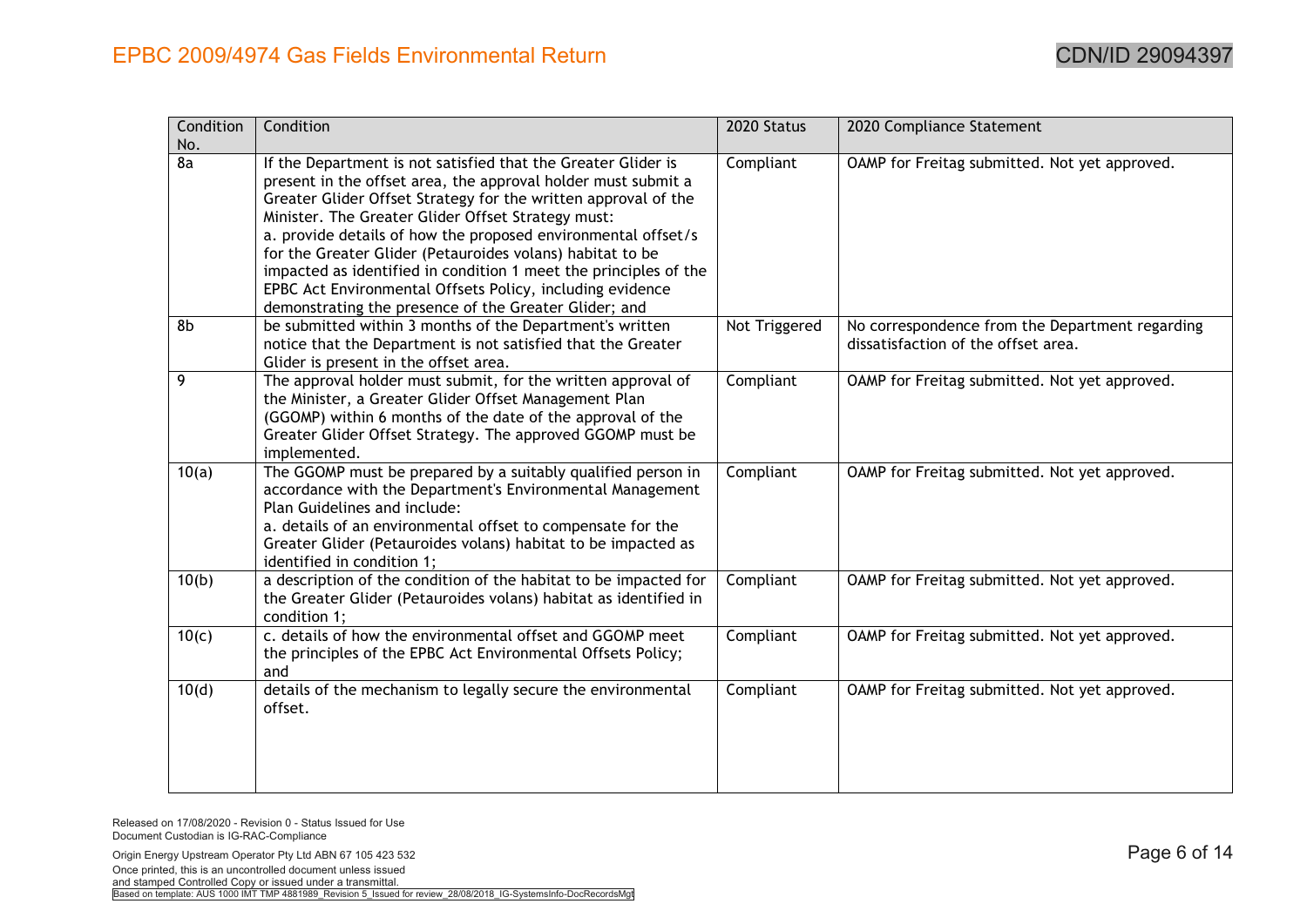| Condition<br>No. | Condition                                                                                                                                                                                                                                       | 2020 Status                     | 2020 Compliance Statement                                                                                                                                                                                                                                                                                                                                                                    |
|------------------|-------------------------------------------------------------------------------------------------------------------------------------------------------------------------------------------------------------------------------------------------|---------------------------------|----------------------------------------------------------------------------------------------------------------------------------------------------------------------------------------------------------------------------------------------------------------------------------------------------------------------------------------------------------------------------------------------|
|                  |                                                                                                                                                                                                                                                 |                                 |                                                                                                                                                                                                                                                                                                                                                                                              |
| 11               | The approval holder must legally secure the environmental<br>offset within 4 years of the date of the commencement of the<br>action.                                                                                                            | Compliant<br>(Not<br>triggered) | Within 4 years of the commencement of the action                                                                                                                                                                                                                                                                                                                                             |
|                  | Listed Threatened Species - Avoidance, Mitigation and Management                                                                                                                                                                                |                                 |                                                                                                                                                                                                                                                                                                                                                                                              |
| 12               | The approval holder must implement the Spring Gully North-<br>West and North-East Project Environmental Constraints<br>Planning and Field Development Protocol for the duration of<br>construction.                                             | Compliant                       | Spring Gully North-West and North-East Project<br>Environmental Constraints Planning and Field<br>Development Protocol Q-8200-15-MP-1157 (CDN/ID:<br>34399485) satisfies this condition                                                                                                                                                                                                      |
| 13               | The approval holder must implement the Threatened Species<br>and Ecological Community Management Plan for the duration of<br>this approval.                                                                                                     | Complaint                       | Spring Gully North-West and North-East Development<br>Area Threatened Species and Ecological Communities<br>(Q-8200-15-MP-1158) Management Plan satisfies this<br>condition.                                                                                                                                                                                                                 |
|                  | Water Resources - Coal Seam Gas (CSG) Produced Water                                                                                                                                                                                            |                                 |                                                                                                                                                                                                                                                                                                                                                                                              |
| 14               | The total volume of CSG produced water produced by the<br>action must be managed by:<br>a. beneficial use of water for construction and rehabilitation<br>activities;<br>b. irrigation and stock watering; and/or<br>c. contingent dam storage. | Compliant                       | a. APLNG is registered as both a resource producer<br>and user under the end of waste code framework for<br>Associated water (including coal seam gas water)<br>ENEW07547018 (ESR/2018/4713); and; Associated<br>water for irrigation (including coal seam gas water)<br>ENEW07546918 (ESR/2018/4712).<br>b. APLNG has an irrigation scheme arrangement in<br>place with a local land owner. |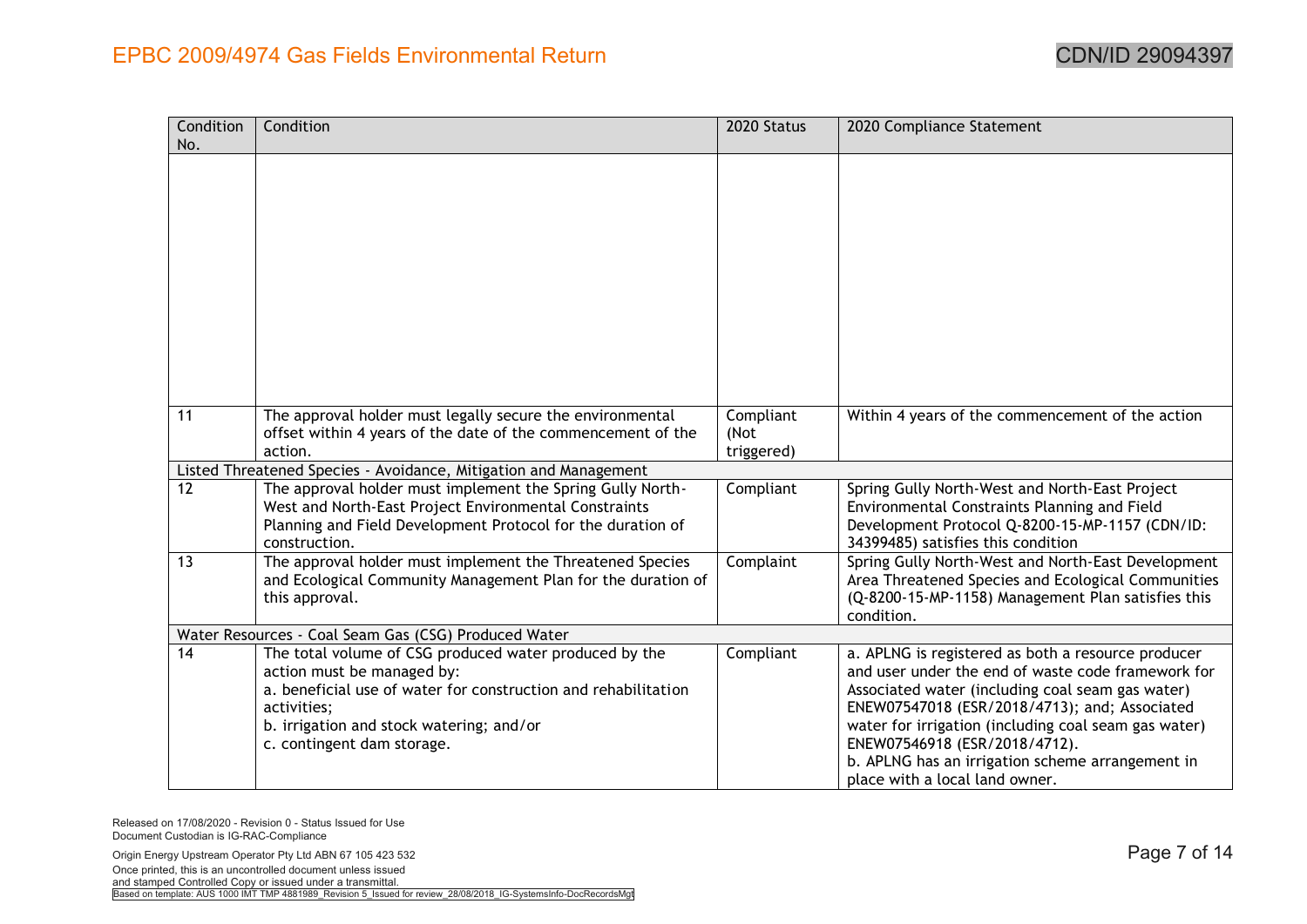| Condition<br>No. | Condition                                                                                                                                                                                                                                                                                                                                                                                                                                                                                                                                                                                                                                                                                                                                                                                                                                                                                                                                                                                 | 2020 Status   | 2020 Compliance Statement                                                                                                                                                                                   |
|------------------|-------------------------------------------------------------------------------------------------------------------------------------------------------------------------------------------------------------------------------------------------------------------------------------------------------------------------------------------------------------------------------------------------------------------------------------------------------------------------------------------------------------------------------------------------------------------------------------------------------------------------------------------------------------------------------------------------------------------------------------------------------------------------------------------------------------------------------------------------------------------------------------------------------------------------------------------------------------------------------------------|---------------|-------------------------------------------------------------------------------------------------------------------------------------------------------------------------------------------------------------|
|                  |                                                                                                                                                                                                                                                                                                                                                                                                                                                                                                                                                                                                                                                                                                                                                                                                                                                                                                                                                                                           |               | c. Contingent storage is in place - Dam levels<br>monitored.                                                                                                                                                |
|                  | Water Resources - Monitoring and Management Plans                                                                                                                                                                                                                                                                                                                                                                                                                                                                                                                                                                                                                                                                                                                                                                                                                                                                                                                                         |               |                                                                                                                                                                                                             |
| $\overline{15}$  | The approval holder must implement the following plans for<br>the duration of this approval or otherwise agreed to in writing<br>by the Minister:<br>a. Groundwater Monitoring Plan; and<br>b. Spring Gully Coal Seam Gas Water Management Plan.                                                                                                                                                                                                                                                                                                                                                                                                                                                                                                                                                                                                                                                                                                                                          | Compliant     | a. Groundwater Monitoring Plan - (Q-LNG01-10-MP-<br>005) (CDN/ID: 11788517) satisfies this condition.<br>b. Spring Gully Coal Seam Gas Water Management<br>Plan (CDN/ID 12369206) satisfies this condition. |
| 16               | Within 2 years of the date of the commencement of the action,<br>the approval holder must submit revised versions of the<br>approved plans identified in condition 15 for the written<br>approval of the Minister. The revised plans must be in<br>accordance with the Department's Environmental Management<br>Plan Guidelines and include, but not be limited to:<br>a. an assessment of the effectiveness of measures contained in<br>the approved plans in avoiding, monitoring, mitigating and<br>managing impacts on protected matters;<br>b. a detailed comparison of impacts on protected matters<br>against impacts predicted in the preliminary documentation;<br>and<br>c. a timeframe for the regular review of the plans to assess the<br>effectiveness of measures contained in the previous plans in<br>avoiding, monitoring, mitigating and managing impacts on<br>protected matters, including details of the effectiveness of<br>updated local-scale model predictions. | Compliant     | Within 2 years of the action date.                                                                                                                                                                          |
| 17               | The approval holder must not implement the revised plans<br>until the revised plans have been approved by the Minister. The<br>approved revised plans must be implemented.                                                                                                                                                                                                                                                                                                                                                                                                                                                                                                                                                                                                                                                                                                                                                                                                                | Complaint     | Groundwater Monitoring Plan - (Q-LNG01-10-MP-005)<br>(CDN/ID: 11788517) still in use.                                                                                                                       |
|                  | <b>Chemical Risk Assessment</b>                                                                                                                                                                                                                                                                                                                                                                                                                                                                                                                                                                                                                                                                                                                                                                                                                                                                                                                                                           |               |                                                                                                                                                                                                             |
| 18               | Prior to the use of new drilling fluid compound/s, the approval<br>holder must undertake a chemical risk assessment. The<br>chemical risk assessment must be undertaken in accordance<br>with best practice risk assessment methodology.                                                                                                                                                                                                                                                                                                                                                                                                                                                                                                                                                                                                                                                                                                                                                  | Not Triggered | No New Drilling Chemicals other than WildCat 555<br>biocide and those listed in Table 1 of the Referral are<br>used for drilling under this approval.                                                       |
| 19               | Where a new drilling fluid compound/s is determined by the<br>chemical risk assessment to be high risk, the approval holder                                                                                                                                                                                                                                                                                                                                                                                                                                                                                                                                                                                                                                                                                                                                                                                                                                                               | Not Triggered | Not applicable per status of condition 18.                                                                                                                                                                  |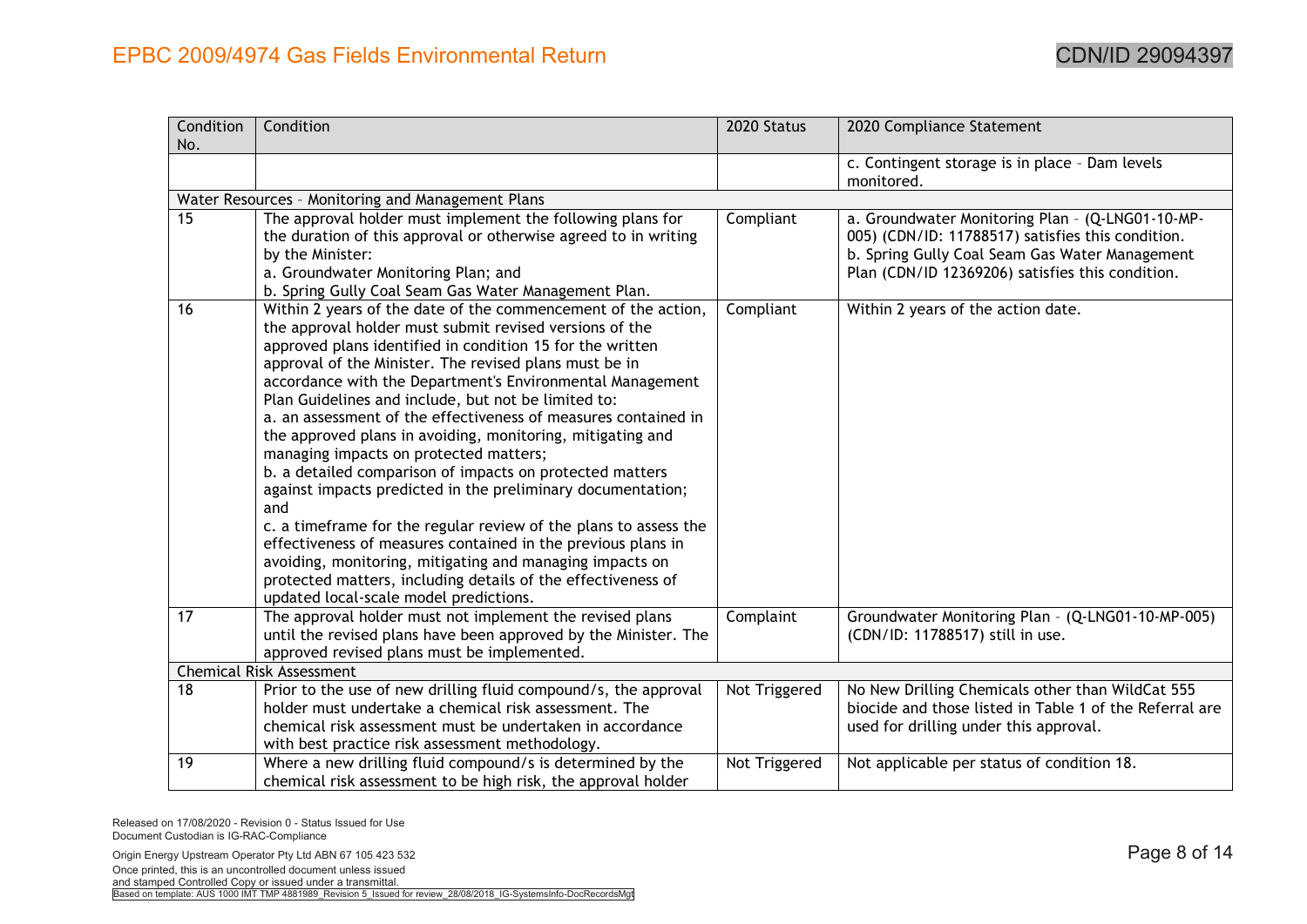| Condition<br>No.          | Condition                                                                                                                                                                                                                                                                                                                                                                                                                                                                                                                         | 2020 Status   | 2020 Compliance Statement                                                                                                                                                  |
|---------------------------|-----------------------------------------------------------------------------------------------------------------------------------------------------------------------------------------------------------------------------------------------------------------------------------------------------------------------------------------------------------------------------------------------------------------------------------------------------------------------------------------------------------------------------------|---------------|----------------------------------------------------------------------------------------------------------------------------------------------------------------------------|
|                           | must submit the chemical risk assessment for the written<br>approval of the Minister.                                                                                                                                                                                                                                                                                                                                                                                                                                             |               |                                                                                                                                                                            |
| $\overline{20}$           | The approval holder must not use the new drilling fluid<br>compound/s considered high risk until the chemical risk<br>assessment has been approved by the Minister.                                                                                                                                                                                                                                                                                                                                                               | Not Triggered | Not applicable per status of condition 18.                                                                                                                                 |
|                           | Notification of date of commencement of the action                                                                                                                                                                                                                                                                                                                                                                                                                                                                                |               |                                                                                                                                                                            |
| 21                        | The approval holder must notify the Department in writing of<br>the date of the commencement of the action within 10<br>business days after the date of the commencement of the<br>action.                                                                                                                                                                                                                                                                                                                                        | Closed        | Notification was made on the 10.06.2019 (10th<br>Business day after commencement of action -<br>26.05.2019)                                                                |
| 22                        | If the commencement of the action does not occur within 5<br>years from the date of this approval, then the approval holder<br>must not commence the action without the written agreement<br>of the Minister.                                                                                                                                                                                                                                                                                                                     | Closed        | Approval date 15.04.2019 action commenced on<br>26.05.2019 (prior to 5 years).                                                                                             |
| <b>Compliance Records</b> |                                                                                                                                                                                                                                                                                                                                                                                                                                                                                                                                   |               |                                                                                                                                                                            |
| $\overline{23}$           | The approval holder must maintain accurate and complete<br>compliance records.                                                                                                                                                                                                                                                                                                                                                                                                                                                    | Compliant     | All records are being kept within a central document<br>control system / compliance database.                                                                              |
| 24                        | If the Department makes a request in writing, the approval<br>holder must provide electronic copies of compliance records to<br>the Department within the timeframe specified in the request.<br>Note: Compliance records may be subject to audit by the<br>Department or an independent auditor in accordance with<br>section 458 of the EPBC Act, and/or used to verify compliance<br>with the conditions. Summaries of the result of an audit may<br>be published on the Department's website or through the<br>general media. | Not Triggered | No request for compliance records requested in<br>writing.                                                                                                                 |
|                           | Preparation and publication of plans                                                                                                                                                                                                                                                                                                                                                                                                                                                                                              |               |                                                                                                                                                                            |
| $\overline{25}$           | The approval holder must:<br>a. submit the plans electronically to the Department for<br>written approval by the Minister;<br>b. publish each plan on its website within 20 business days of<br>the date the plan is approved by the Minister or of the date a<br>revised plan is submitted to the Minister, unless otherwise<br>agreed to in writing by the Minister;<br>c. exclude or redact sensitive ecological data from plans<br>published on its website or provided to a member of the                                    | Compliant     | The plans as required by this approval will be<br>published on the APLNG website once approved<br>(https://www.aplng.com.au/about-<br>us/compliance/management-plans.html) |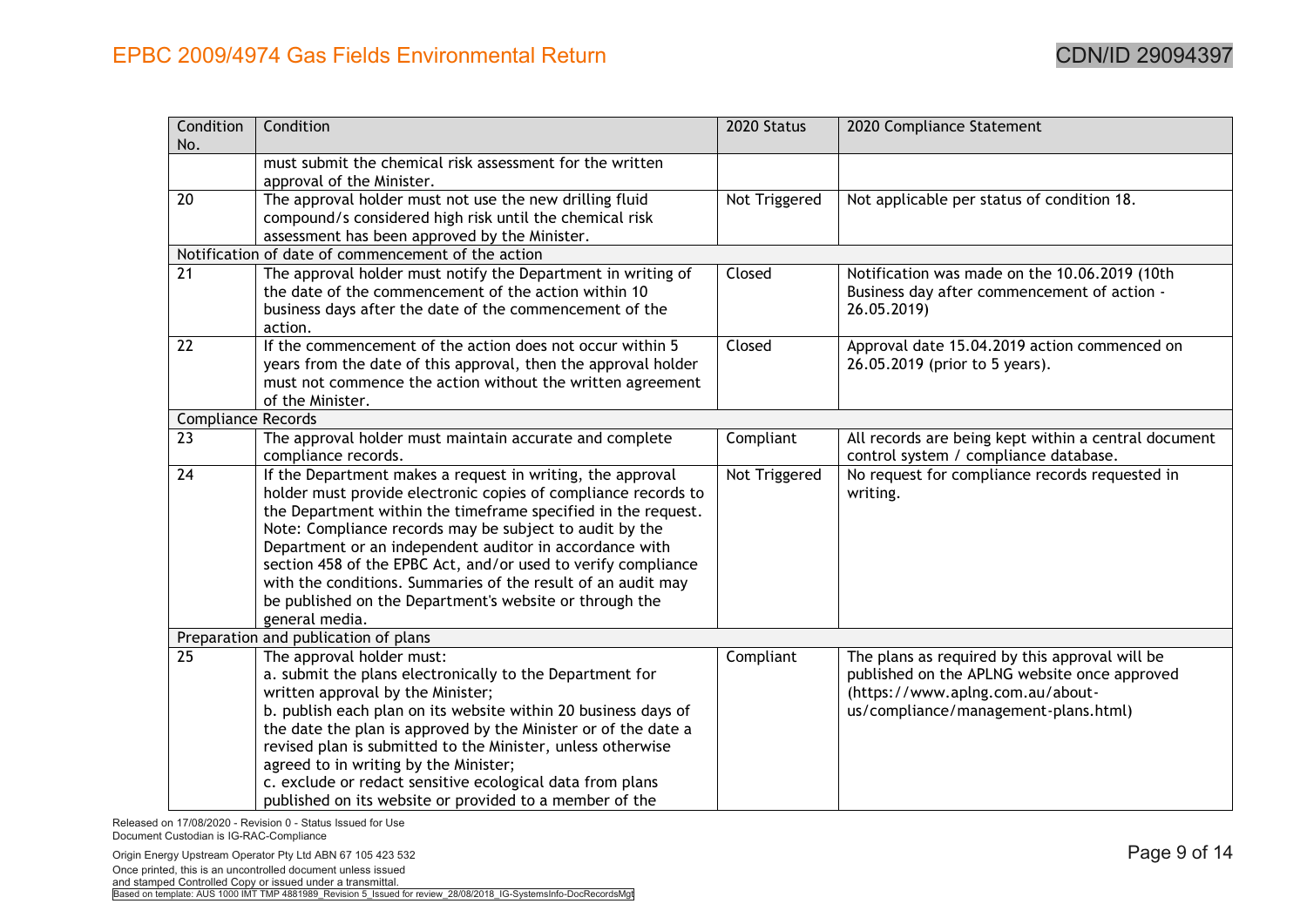| Condition       | Condition                                                                                              | 2020 Status | 2020 Compliance Statement                           |
|-----------------|--------------------------------------------------------------------------------------------------------|-------------|-----------------------------------------------------|
| No.             |                                                                                                        |             |                                                     |
|                 | public; and                                                                                            |             |                                                     |
|                 | d. keep plans published on its website for the duration of this<br>approval.                           |             |                                                     |
| 26              | The approval holder must ensure that any monitoring data                                               | Compliant   | Monitoring data is appropriately captured and       |
|                 | (including sensitive ecological data), surveys, maps, and other                                        |             | recorded.                                           |
|                 | spatial and metadata required under conditions 4,5,9, 12, 13,                                          |             |                                                     |
|                 | 15 and 17, is prepared in accordance with the Department's                                             |             |                                                     |
|                 | Guidelines for biological survey and mapped data (2018) and                                            |             |                                                     |
|                 | submitted electronically to the Department in accordance with                                          |             |                                                     |
|                 | the requirements of the plans.                                                                         |             |                                                     |
|                 | <b>Annual Compliance Reporting</b>                                                                     |             |                                                     |
| $\overline{27}$ | The approval holder must prepare a compliance report for each                                          | Compliant   | This Annual Return will be published to the Project |
|                 | 12 month period following the date of the commencement of                                              |             | website / Environmental Reports                     |
|                 | the action, or as otherwise agreed to in writing by the Minister.                                      |             | (https://www.aplng.com.au/about-                    |
|                 | The approval holder must:                                                                              |             | us/compliance/reports.html)                         |
|                 | a. publish each compliance report on its website within 60                                             |             |                                                     |
|                 | business days following the relevant 12 month period;                                                  |             |                                                     |
|                 | b. notify the Department by email that a compliance report                                             |             |                                                     |
|                 | has been published on its website within 5 business days of the                                        |             |                                                     |
|                 | date of publication;                                                                                   |             |                                                     |
|                 | c. keep all compliance reports publicly available on its website<br>for the duration of this approval; |             |                                                     |
|                 | d. exclude or redact sensitive ecological data from compliance                                         |             |                                                     |
|                 | reports published on its website; and                                                                  |             |                                                     |
|                 | e. where any sensitive ecological data has been excluded from                                          |             |                                                     |
|                 | the version published, submit the full compliance report to the                                        |             |                                                     |
|                 | Department within 5 business days of publication. Note:                                                |             |                                                     |
|                 | Compliance reports may be published on the Department's                                                |             |                                                     |
|                 | website.                                                                                               |             |                                                     |
|                 | Reporting Non-compliance                                                                               |             |                                                     |
| 28              | The approval holder must notify the Department in writing of                                           | Complaint   | No incident or non-compliance with the              |
|                 | any: incident; non-compliance with the conditions; or non-                                             |             | conditions identified.                              |
|                 | compliance with the commitments made in plans. The                                                     |             |                                                     |
|                 | notification must be given as soon as practicable but no later                                         |             |                                                     |
|                 | than 2 business days after becoming aware of the incident or                                           |             |                                                     |
|                 | non-compliance. The notification must specify:                                                         |             |                                                     |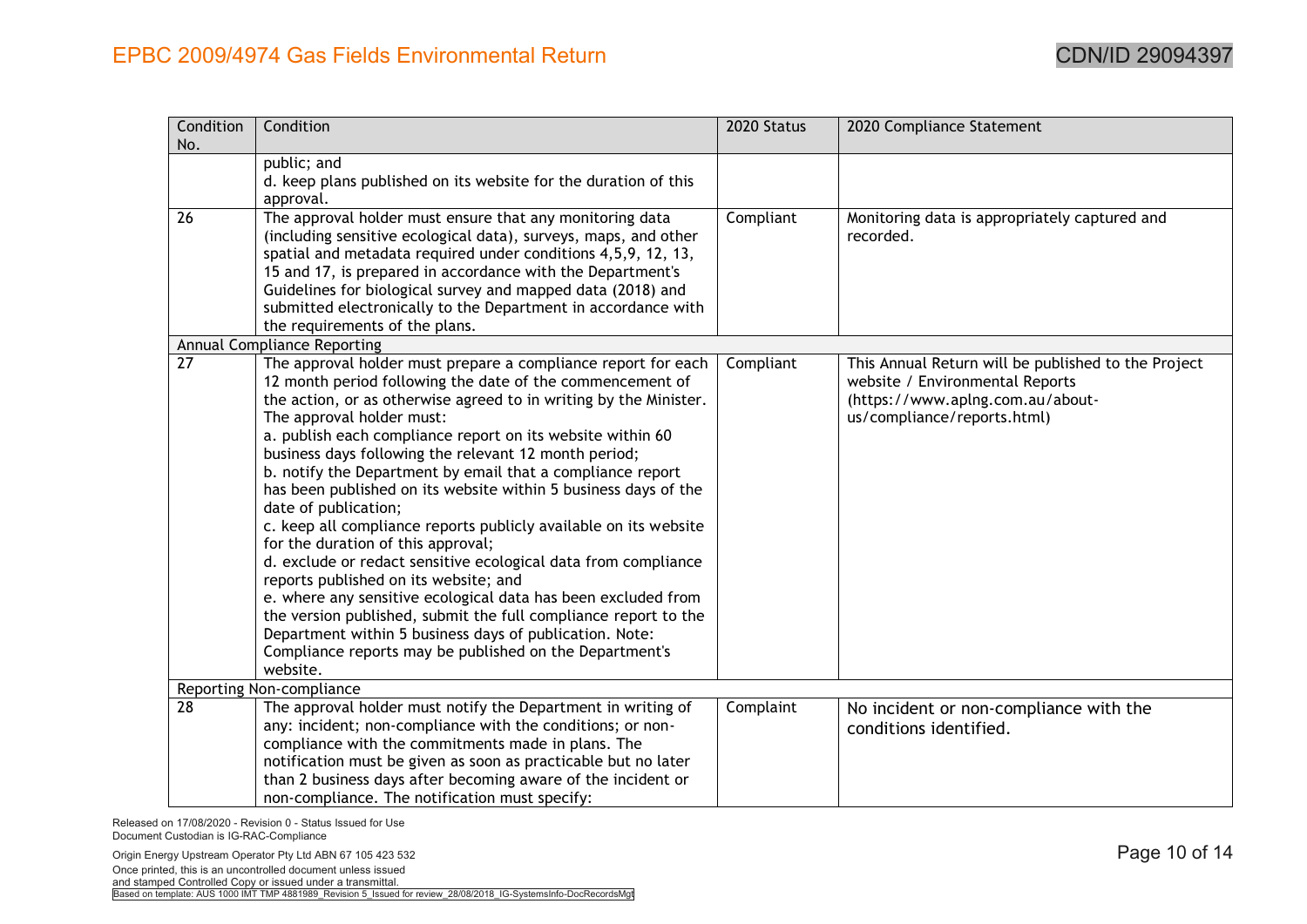| Condition<br>No.  | Condition                                                       | 2020 Status   | 2020 Compliance Statement                         |
|-------------------|-----------------------------------------------------------------|---------------|---------------------------------------------------|
|                   | a. the condition which is or may be in breach; and              |               |                                                   |
|                   | b. a short description of the incident and/or non-compliance.   |               |                                                   |
| 29                | The approval holder must provide to the Department the          | No Triggered  | Refer to condition 28.                            |
|                   | details of any incident or noncompliance with the conditions or |               |                                                   |
|                   | commitments made in the plans as soon as practicable but no     |               |                                                   |
|                   | later than 10 business days after becoming aware of the         |               |                                                   |
|                   | incident or non-compliance, specifying:                         |               |                                                   |
|                   | a. any corrective action or investigation which the approval    |               |                                                   |
|                   | holder has already taken or intends to take in the immediate    |               |                                                   |
|                   | future;                                                         |               |                                                   |
|                   | b. the potential impacts of the incident or non-compliance;     |               |                                                   |
|                   | and c. the method and timing of any remedial action that will   |               |                                                   |
|                   | be undertaken by the approval holder.                           |               |                                                   |
| Independent Audit |                                                                 |               |                                                   |
| 30                | The approval holder must ensure that independent audits of      | Not Triggered | No request has been made by the Minister          |
|                   | compliance with the conditions of approval are conducted        |               |                                                   |
|                   | when requested in writing by the Minister.                      |               |                                                   |
| 31                | For each independent audit, the approval holder must:           | Not Triggered | Refer to Condition 30.                            |
|                   | a. provide the name and qualifications of the independent       |               |                                                   |
|                   | auditor and the draft audit criteria to the Department;         |               |                                                   |
|                   | b. only commence the independent audit once the audit           |               |                                                   |
|                   | criteria have been approved in writing by the Department; and   |               |                                                   |
|                   | c. submit an audit report to the Department within the          |               |                                                   |
|                   | timeframe specified in the approved audit criteria.             |               |                                                   |
| 32                | The approval holder must publish the audit report on its        | Not Triggered | Refer to Condition 30.                            |
|                   | website within 10 business days of receiving the Department's   |               |                                                   |
|                   | approval of the audit report and keep the audit report          |               |                                                   |
|                   | published on its website for the duration of this approval.     |               |                                                   |
|                   | Revision of action management plans                             |               |                                                   |
| $\overline{33}$   | The approval holder may, at any time, apply to the Minister for | Not Triggered | No application has been made for a revised action |
|                   | a variation to the action management plan approved by the       |               | management plan.                                  |
|                   | Minister under conditions 5, 9,12,13,15 or 17, or as            |               |                                                   |
|                   | subsequently revised in accordance with these conditions, by    |               |                                                   |
|                   | submitting an application in accordance with the requirements   |               |                                                   |
|                   | of section 143A of the EPBC Act. If the Minister approves the   |               |                                                   |
|                   | revised action management plan (RA~v1P) then, from the date     |               |                                                   |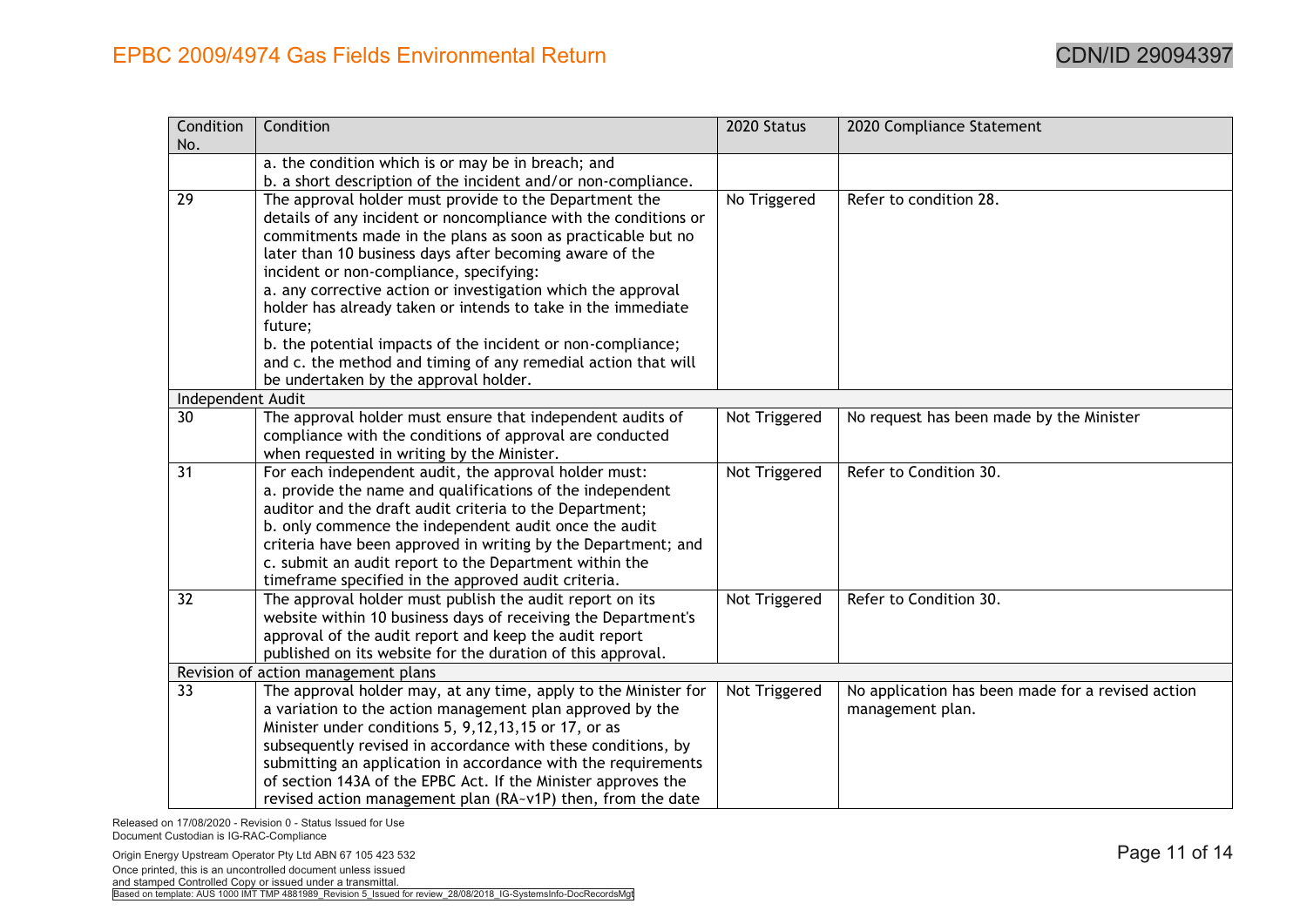| Condition       | Condition                                                                                                                     | 2020 Status   | 2020 Compliance Statement                            |
|-----------------|-------------------------------------------------------------------------------------------------------------------------------|---------------|------------------------------------------------------|
| No.             |                                                                                                                               |               |                                                      |
|                 | specified, the approval holder must implement the RAMP in                                                                     |               |                                                      |
|                 | place of the previous action management plan                                                                                  |               |                                                      |
| $\overline{34}$ | The approval holder may choose to revise an action                                                                            | Not Triggered | Refer to 2020 compliance statement for Condition 33. |
|                 | management approved by the Minister under conditions 12, 13,                                                                  |               |                                                      |
|                 | 15 or 17, or as subsequently revised in accordance with these                                                                 |               |                                                      |
|                 | conditions, without submitting it for approval under section                                                                  |               |                                                      |
|                 | 143A of the EPBC Act, if the taking of the action in accordance                                                               |               |                                                      |
|                 | with the RAMP would not be likely to have a new or increased                                                                  |               |                                                      |
|                 | impact.                                                                                                                       |               |                                                      |
| 35 <sub>5</sub> | If the approval holder makes the choice under condition 34 to                                                                 | Not Triggered | Refer to 2020 compliance statement for Condition 33. |
|                 | revise an action management plan without submitting it for<br>approval, the approval holder must:                             |               |                                                      |
|                 | a. notify the Department in writing that the approved action                                                                  |               |                                                      |
|                 | management plan has been revised and provide the                                                                              |               |                                                      |
|                 | Department with:                                                                                                              |               |                                                      |
|                 | i. an electronic copy of the RAMP;                                                                                            |               |                                                      |
|                 | ii. an electronic copy of the revised RAMP marked up                                                                          |               |                                                      |
|                 | with track-changes to show the differences between                                                                            |               |                                                      |
|                 | the approved action management plan and the RAMP;                                                                             |               |                                                      |
|                 | iii. an explanation of the differences between the                                                                            |               |                                                      |
|                 | approved action management plan and the RAMP;                                                                                 |               |                                                      |
|                 | iv. the reasons the approval holder considers that                                                                            |               |                                                      |
|                 | taking the action in accordance with the RAMP would                                                                           |               |                                                      |
|                 | not be likely to have a new or increased impact; and                                                                          |               |                                                      |
|                 | v. written notice of the date on which the approval                                                                           |               |                                                      |
|                 | holder will implement the RAMP (RAMP implementation                                                                           |               |                                                      |
|                 | date), being at least 20 business days after the date of                                                                      |               |                                                      |
|                 | providing notice of the revision of the action                                                                                |               |                                                      |
|                 | management plan, or a date agreed to in writing with                                                                          |               |                                                      |
|                 | the Department.                                                                                                               |               |                                                      |
|                 | b. subject to condition 38, implement the RAMP from the RAMP                                                                  |               |                                                      |
|                 | implementation date.                                                                                                          |               |                                                      |
| 36              | The approval holder may revoke its choice to implement the                                                                    | Not Triggered | Refer to 2020 compliance statement for Condition 33. |
|                 | RAMP under condition 34 at any time by giving written notice<br>to the Department. If the approval holder revokes its choice, |               |                                                      |
|                 |                                                                                                                               |               |                                                      |

Origin Energy Upstream Operator Pty Ltd ABN 67 105 423 532 **Page 12 of 14** Once printed, this is an uncontrolled document unless issued and stamped Controlled Copy or issued under a transmittal.<br>Based on template: AUS 1000 IMT TMP 4881989\_Revision 5\_Issued for review\_28/08/2018\_IG-SystemsInfo-DocRecordsMgt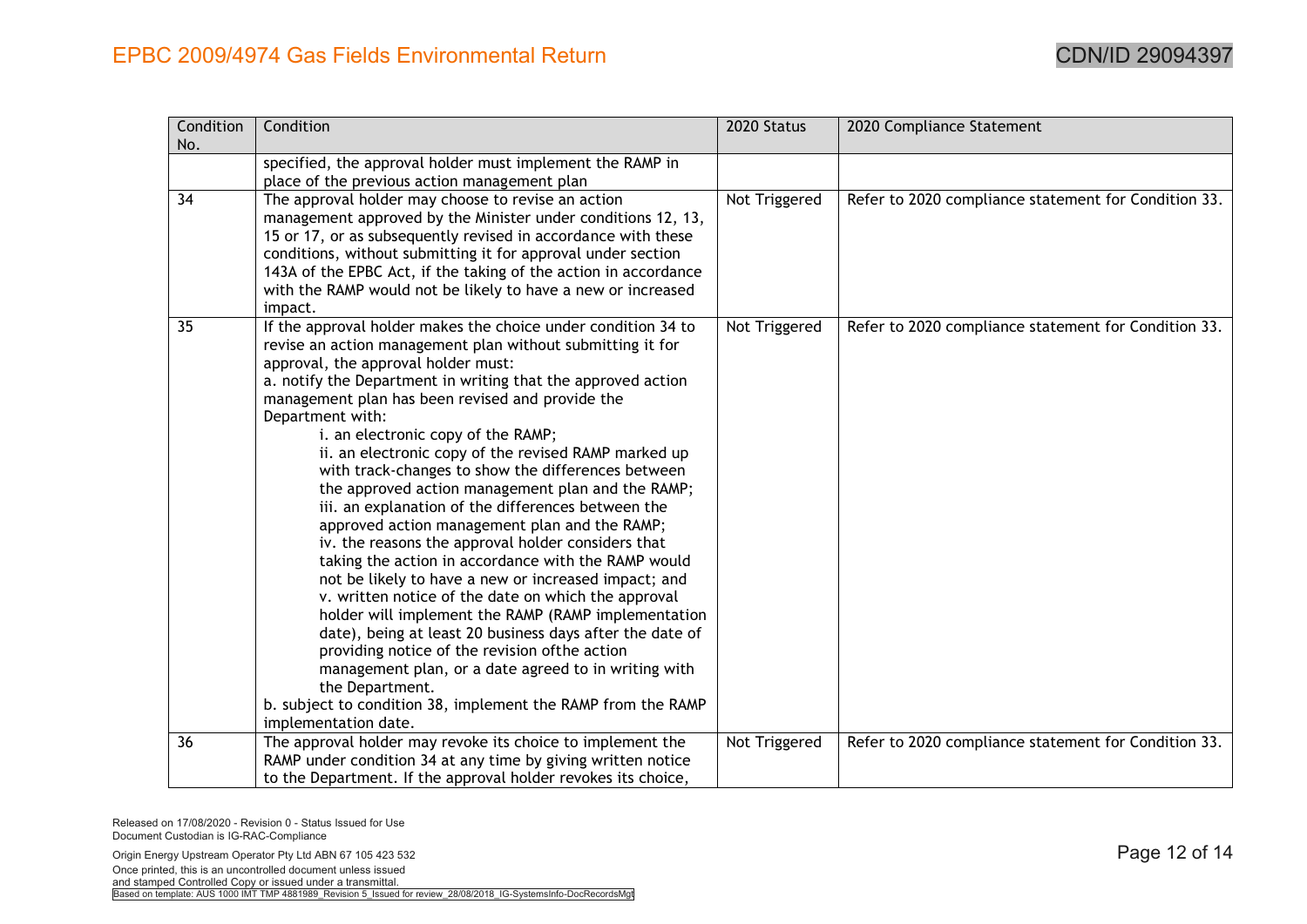| Condition                | Condition                                                         | 2020 Status   | 2020 Compliance Statement                            |
|--------------------------|-------------------------------------------------------------------|---------------|------------------------------------------------------|
| No.                      |                                                                   |               |                                                      |
|                          | the approval holder must implement the previous action            |               |                                                      |
|                          | management plan approved by the Minister.                         |               |                                                      |
| 37                       | If the Minister gives a notice to the approval holder that the    | Not Triggered | Refer to 2020 compliance statement for Condition 33. |
|                          | Minister is satisfied that the taking of the action in accordance |               |                                                      |
|                          | with the RAMP would be likely to have a new or increased          |               |                                                      |
|                          | impact, then:                                                     |               |                                                      |
|                          | a. condition 34 does not apply, or ceases to apply, in relation   |               |                                                      |
|                          | to the RAMP; and                                                  |               |                                                      |
|                          | b. the approval holder must implement the action management       |               |                                                      |
|                          | plan specified by the Minister in the notice.                     |               |                                                      |
| 38                       | At the time of giving the notice under condition 37, the          | Not Triggered | Refer to 2020 compliance statement for Condition 33. |
|                          | Minister may also notify that for a specified period of time,     |               |                                                      |
|                          | condition 34 does not apply for one or more specified action      |               |                                                      |
|                          | management plans. Note: Conditions 34 to 38 are not intended      |               |                                                      |
|                          | to limit the operation of section 143A of the EPBC Act which      |               |                                                      |
|                          | allows the approval holder to submit a RAMP, at any time, to      |               |                                                      |
|                          | the Minister for approval.                                        |               |                                                      |
| Completion of the action |                                                                   |               |                                                      |
| 39                       | Within 30 days after the completion of the action, the approval   | Not Triggered | The action has not been completed.                   |
|                          | holder must notify the Department in writing and provide          |               |                                                      |
|                          | completion data.                                                  |               |                                                      |